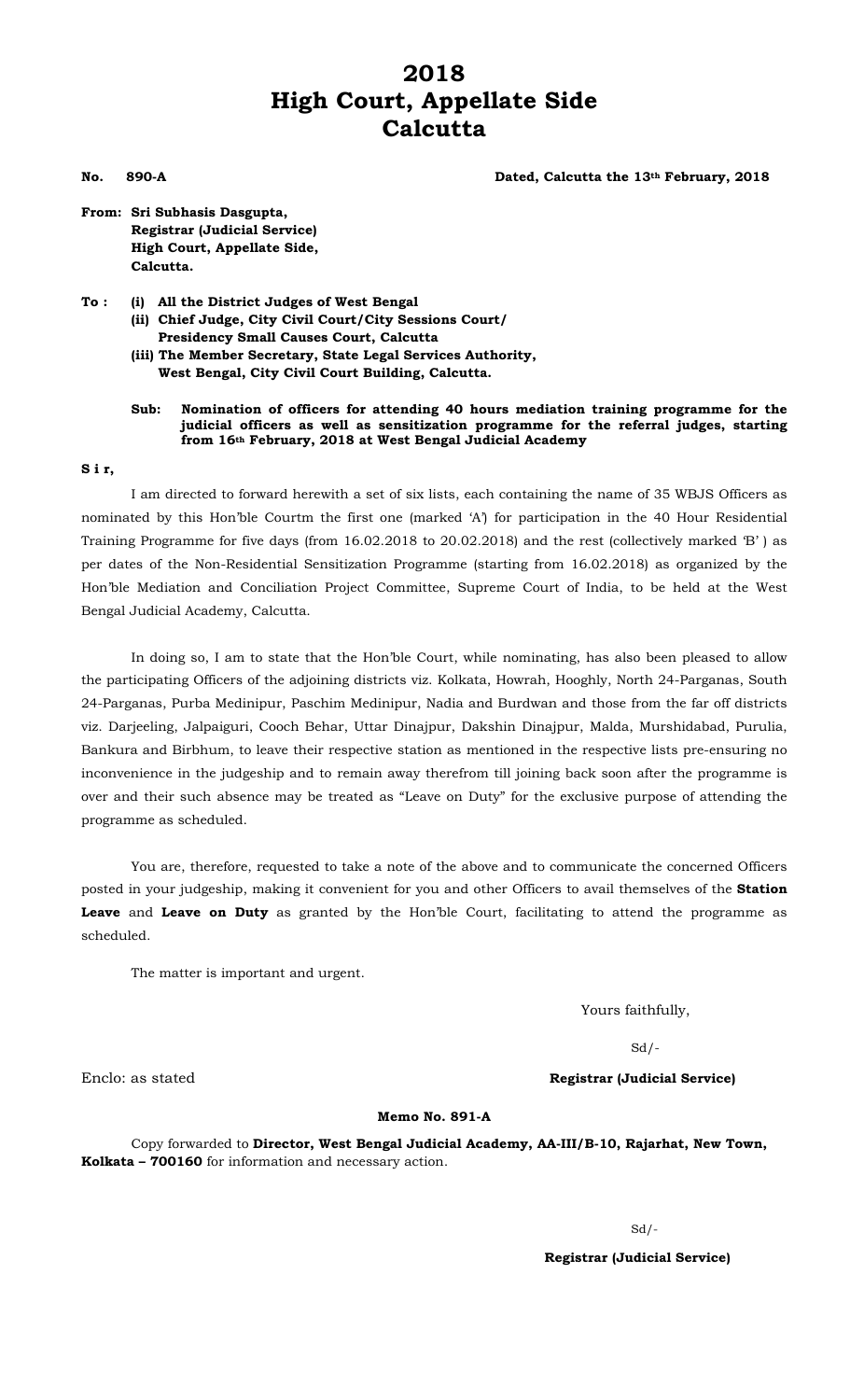## **LIST OF OFFICERS WHO ARE NOMINATED FOR ATTENDING 40 HOURS RESIDENTIAL MEDIATION TRAINING PROGRAMME FOR THE JUDICIAL OFFICERS**

|                                                 |                       | LIJI - A                                                                    |
|-------------------------------------------------|-----------------------|-----------------------------------------------------------------------------|
| Programme                                       | Station Leave         | Participants                                                                |
| 1. 40 Hour Residential                          | Participating         | 1. Sri Sourav Bhattacharya, Jt. Registrar, O.S. High Court, Calcutta        |
| <b>Training Programme</b>                       | officers from the     | (Registry Officer, assisting the Mediation Committee)                       |
| for 35 officers :                               | adjoining districts   | 2. Sri Sarajit Mazumder, ADJ, 1st Court, Tamluk, Purba Medinipur            |
|                                                 | viz. Kolkata,         | 3. Sri Apurba Sinha Roy, Judge, Bench-III, City Civil Court,                |
| (16 <sup>th</sup> to 20 <sup>th</sup> February, | Howrah, Hooghly,      | Calcutta                                                                    |
| 2018)                                           | North & South         | 4. Smt. Mou Chatterjee, ADJ, 3rd Court, Tamluk, Purba                       |
|                                                 | 24-Pgs., Purba &      | Medinipur                                                                   |
| Venue:                                          | Paschim               | 5. Sri Jibon Kumar Sadhu, ADJ, 1 <sup>st</sup> Court, Jangipur,             |
| West Bengal Judicial                            | Medinipur, Nadia      | Murshidabad                                                                 |
| Academy at AA-III/B-10,                         | and Burdwan may       | 6. Sri Kallol Kumar Das, ADJ, 4 <sup>th</sup> Court, Suri, Birbhum          |
| Rajarhat, New Town,                             | be allowed to         | 7. Smt. Nabanita Ray, ADJ, 2 <sup>nd</sup> Court, Paschim Medinipur         |
| Kolkata-160                                     | leave their           | 8. Sri Manojyoti Bhattacharya, ADJ, 1 <sup>st</sup> Court, Bankura          |
|                                                 | respective station    | 9. Smt. Sonia Majumder, ADJ, 11 <sup>th</sup> Court, Alipore, 24 Pqs (S)    |
|                                                 | on 15th February,     | 10. Smt. Madhumita Roy-I, ADJ, 3rd Court, Krishnagar, Nadia                 |
|                                                 | 2018 after court      | 11. Sri Deepto Ghosh, ADJ, FTC-1, Asansol, Burdwan                          |
|                                                 | hours while those     | 12. Smt. Manjushri Mondal, ADJ, FTC-1, Bichar Bhavan, Calcutta              |
|                                                 | from the far off      | 13. Sri Subhendu Saha, ADJ, FTC-1, Chinsurah, Hooghly                       |
|                                                 | districts viz.        | 14. Sri Satya Arnab Ghosal, ADJ, FTC-1, Howrah                              |
|                                                 | Darjeeling,           | 15. Sri Saugata Chakraborty, ADJ, FTC-2, Berhampore, Murshidabad            |
|                                                 | Jalpaiguri, Cooch     | 16. Sri Bishnu Baran Mondal, ADJ, FTC-2, Krishnanagar, Nadia                |
|                                                 | Behar, Uttar &        | 17. Sri Arun Kumar Nandy, ADJ, FTC-5, Barasat, North 24-Parganas            |
|                                                 | Dakshin Dinajpur,     | 18. Smt. Dipali Srivastava (Sinha), ADJ, FTC-1, Paschim Medinipur           |
|                                                 | Malda, Birbhum,       | 19. Sri Rohan Sinha, ADJ, FTC-2, Alipore, South 24-Parganas                 |
|                                                 | Murshidabad,          | 20. Sri Ambarish Ghosh, ADJ, FTC-1, Diamond Harbour, South 24-              |
|                                                 | Purulia and           | Parganas                                                                    |
|                                                 | <b>Bankura</b> may be | 21. Sri Uday Rana, CJ(SD), Sadar, Bankura                                   |
|                                                 | allowed to leave      | 22. Smt. Sangita Datta, CJ(SD), 1 <sup>st</sup> Addl. Court, Sadar, Burdwan |
|                                                 | their respective      | 23. Sri Shibsankar Ghosh, CJ(SD), 1st Court, Rampurhat, Birbhum             |
|                                                 | station on 14th       | 24. Sri Anupam Sarkar, CJ(SD), Bishnupur, Bankura                           |
|                                                 | February, 18 after    | 25. Sri Suman Kumar Ghosh, CJ(SD), Khatra, Bankura                          |
|                                                 | court hours pre-      | 26. Smt. Mou Ghatak Majumder, CJ(SD), 1st Addl. Court, Sadar,               |
|                                                 | ensuring no           | Burdwan                                                                     |
|                                                 | inconvenience in      | 27. Sri Raja Mukherjee, CJ(SD), 2 <sup>nd</sup> Court, Howrah               |
|                                                 | the judgeship and     | 28. Smt. Mahua Ray (Basu), CJ(SD), 1st Court, Krishnanagar, Nadia           |
|                                                 | all to remain away    | 29. Smt. Tanusree Dutta, CJ(SD), 2 <sup>nd</sup> Court, Berhampore,         |
|                                                 | therefrom till        | Murshidabad                                                                 |
|                                                 | joining back soon     | 30. Sri Sandip Kumar Kundu, ACJM, 2 <sup>nd</sup> Court, Kalyani, Nadia     |
|                                                 | after the             | 31. Sri Rintu Sur, ACJM, Barasat, North 24-Parganas                         |
|                                                 | programme is over     | 32. Sri Sutirtha Banerjee, CJ(SD), Tamluk, Purba Medinipur                  |
|                                                 | and their such        | 33. Sri Sarad Kumar Chhetri, CJ(SD), Jangipur, Murshidabad                  |
|                                                 | absence may be        | 34. Smt. Arpita Ghosh, CJ(SD), Haldia, Purba Medinipur                      |
|                                                 | treated as "Leave     | 35. Sri Dhiman Barman, CJ(SD), 7th Court, Alipore, South 24-                |
|                                                 | on Duty"              | Parganas                                                                    |

## **LIST - A**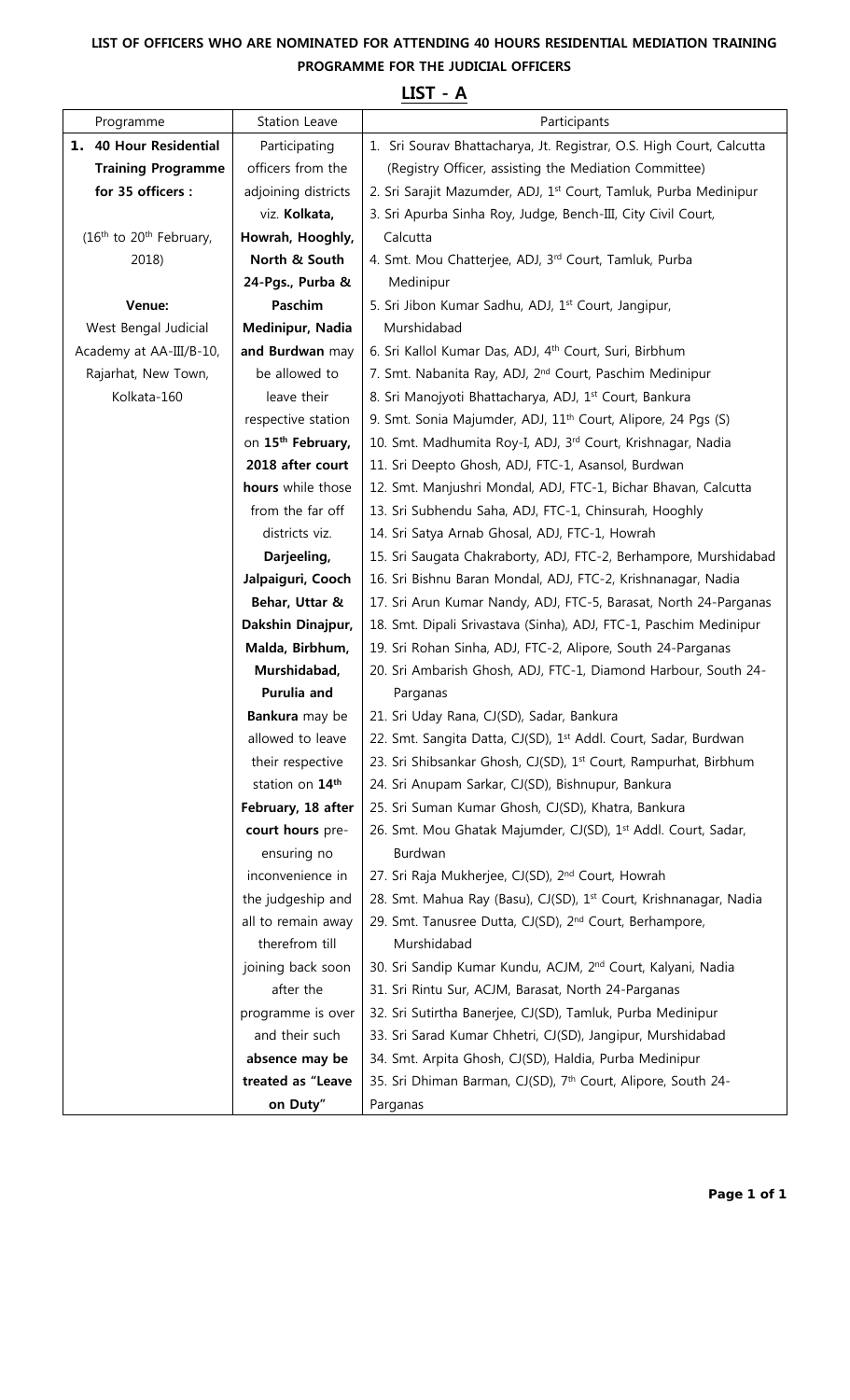## **LIST OF OFFICERS WHO ARE NOMINATED FOR ATTENDING SENSITIZATION PROGRAMME FOR THE REFERRAL JUDGES**

| 2. One Day              | Participating officers  | 16.02.2018                                                               |
|-------------------------|-------------------------|--------------------------------------------------------------------------|
| Sensitization           | from the adjoining      | 1. Sri Saumyabrata Sarker, Judge, Bench-X, City Civil Court,             |
| Programme               | districts viz. Kolkata, | Calcutta.                                                                |
|                         | Howrah, Hooghly,        | 2. Smt. Sujasha Mukherji, ADJ, 2 <sup>nd</sup> Court, Sadar, Purulia     |
| (Non-Residential)       | North & South 24-       | 3. Sri Kallol Chattopadhyay, Judge, Spl. Court (E.C. Act)-cum-           |
| 16.02.2018              | Pgs., Purba &           | ADJ, Chinsurah, Hooghly                                                  |
| (35 officers each day)  | Paschim Medinipur,      | 4. Smt. Arundhati Bhattacharya nee Chakraborty, ADJ,                     |
|                         | Nadia and Burdwan       | Kalyani, Nadia                                                           |
| Venue:                  | may be allowed to       | 5. Smt. Kumkum Singha, Judge, Bench-II, City Sessions                    |
| West Bengal Judicial    | leave their respective  | Court, Calcutta                                                          |
| Academy at AA-III/B-10, | station on 15th         | 6. Smt. Shampa Dutt (Paul), ADJ, 4th Court, Burdwan                      |
| Rajarhat, New Town,     | February, 2018          | 7. Smt. Sumitra Roy, ADJ, Bishnupur, Bankura                             |
| Kolkata-160             | after court hours       | 8. Sri Bhawani Shanker Sharma, ADJ, 4th Court, Malda                     |
|                         | while those from the    | 9. Sri Jimut Bahan Biswas, ADJ, 1st Court, Sealdah, 24 Pgs(S)            |
|                         | far off districts viz.  | 10. Sri Bidyut Kumar Roy, ADJ, 1st Court, Bongaon, 24 Pgs(N)             |
|                         | Darjeeling,             | 11. Sri Suresh Biswakarma, ADJ, FTC, Bankura                             |
|                         | Jalpaiguri, Cooch       | 12. Sri Srikumar Goswami, ADJ, FTC-2, Asansol, Burdwan                   |
|                         | Behar, Uttar &          | 13. Sri Anuruddha Maity, ADJ, FTC, Rampurhat, Birbhum                    |
|                         | Dakshin Dinajpur,       | 14. Sri Prasanta Mukhopadhyay, ADJ, FTC, Serampore, Hooghly              |
|                         | Malda, Birbhum,         | 15. Sri Rajesh Chakraborty, ADJ, FTC-2, Alipurduar, Jalpaiguri           |
|                         | Murshidabad,            | 16. Smt. Sharanya Sen (Prasad), ADJ, FTC-2, Malda                        |
|                         | Purulia and             | 17. Sri Duri Venkat Srinivas, ADJ, FTC-2, Jangipur, Murshidabad          |
|                         | Bankura may be          | 18. Smt. Modhumita Basu, ADJ, FTC-2, Krishnanagar, Nadia                 |
|                         | allowed to leave        | 19. Sri Sujit Kumar Jha, ADJ, FTC-3, Barasat, North 24-Parganas          |
|                         | their respective        | 20. Sri Pijush Ghosh, ADJ, FTC-2, Purulia                                |
|                         | station on 14th         | 21. Sandip Kumar Chakraborty, ACJM, Asansol, Burdwan                     |
|                         | February, 18 after      | 22. Sri Anindya Banerjee, CJ(SD), Bolpur, Birbhum                        |
|                         | court hours pre-        | 23. Smt. Ratna Roy, CJ(SD), Serampore, Hooghly                           |
|                         | ensuring no             | 24. Sri Subhajit Basu, CJM, Howrah                                       |
|                         | inconvenience in the    | 25. Sri Arvind Mishra, ACJM, Bolpur, Birbhum                             |
|                         | judgeship and all to    | 26. Sri Joyshankar Roy, ACJM, Chandannagar, Hooghly                      |
|                         | remain away             | 27. Sri Amitava Mukherjee, ACJM, Uluberia, Howrah                        |
|                         | therefrom till joining  | 28. Sri Rudra Prasad Roy, ACJM, 1st Court, Alipurduar, Jalpaiguri        |
|                         | back soon after the     | 29. Sri Nachiketa Bera, ACJM, Chanchal, Malda                            |
|                         | programme is over       | 30. Smt. Sarojini Ghising, CJ(SD), 3rd Court, Krishnanagar, Nadia        |
|                         | and their such          | 31. Sri Arindam Chattopadhyay, ACJM, Basirhat, North 24-                 |
|                         | absence may be          | Parganas                                                                 |
|                         | treated as "Leave       | 32. Sri Suvadip Chowdhury, ACJM, Haldia, Purba Medinipur                 |
|                         | on Duty"                | 33. Sri Aniruddha Saha, ACJM, 1st Court, Jhargram, Paschim               |
|                         |                         | Medinipur                                                                |
|                         |                         | 34. Smt. Aditi Ghosh, CJ(SD), 10 <sup>th</sup> Court, Alipore, South 24- |
|                         |                         | Parganas                                                                 |
|                         |                         | 35. Sri Lilamoy Mondal, CJ(SD), Sealdah, South 24-Parganas               |
|                         |                         |                                                                          |
|                         |                         |                                                                          |

## **LIST – B (5 PAGES)**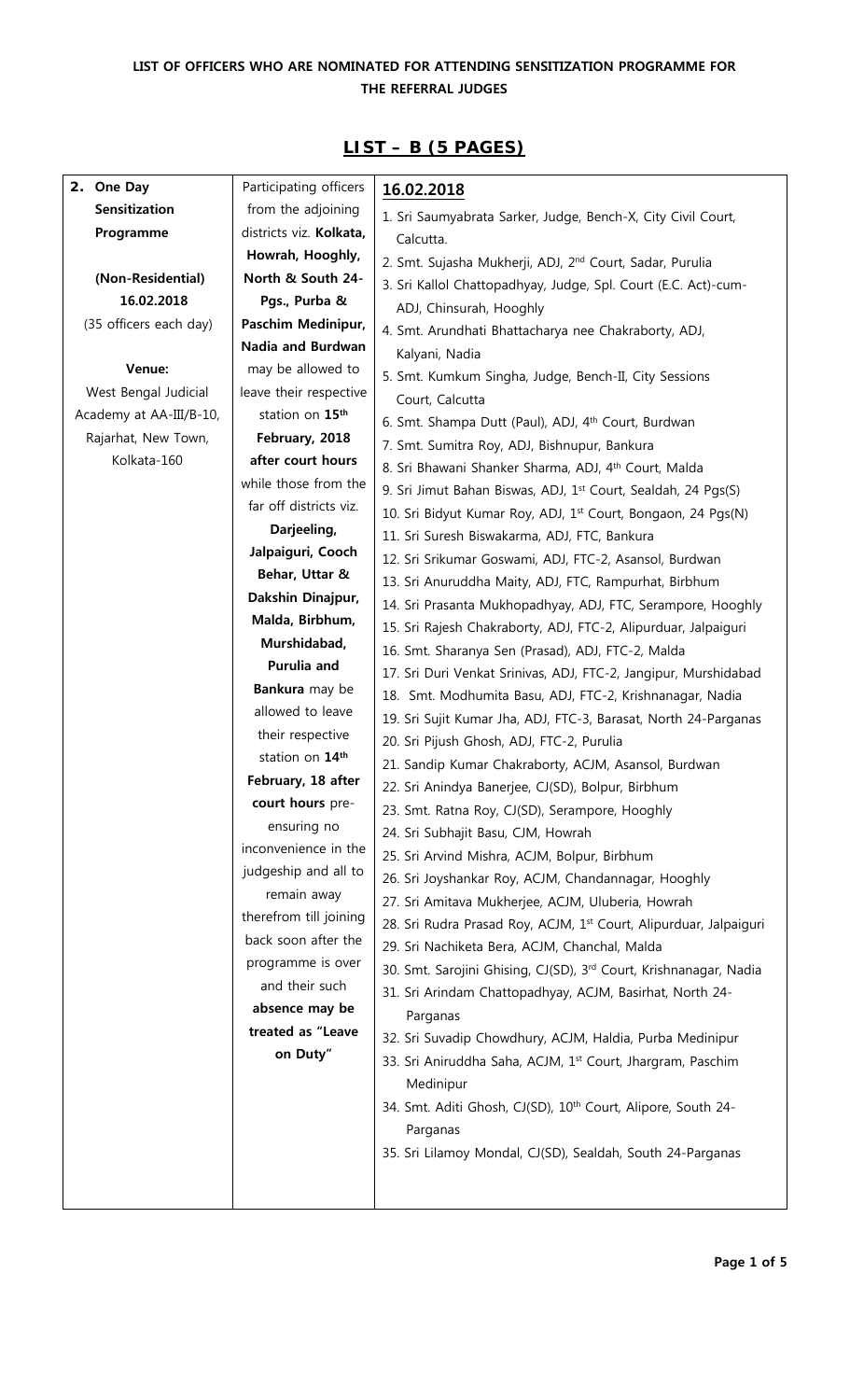| One Day                 | Participating officers     | Date: 17.02.2018                                                           |
|-------------------------|----------------------------|----------------------------------------------------------------------------|
| <b>Sensitization</b>    | from the adjoining         |                                                                            |
| Programme               | districts viz. Kolkata,    | 1. Md. Shabbar Rashidi, Registrar (Listing), High Court, A.S.,             |
|                         | Howrah, Hooghly,           | Calcutta, Member Secretary, Mediation & Conciliation                       |
| (Non-Residential)       | North & South 24-          | Committee, H.C., Calcutta.                                                 |
| 17.02.2018              | Pgs., Purba &              | 2. Sri Sugato Majumder, District Judge, Howrah                             |
| (35 officers each day)  | Paschim Medinipur,         | 3. Sri Sudip Niyogi, Chief Judge, City Civil Court, Calcutta               |
| Venue:                  | Nadia and Burdwan          | 4. Sri Prasenjit Biswas, Chief Judge, City Sessions Court, Calcutta        |
| West Bengal Judicial    |                            | 5. Sri Partha Lahiri, DJ, Hooghly<br>6. Sri Bibhas Ranjan Dey, DJ, Burdwan |
| Academy at AA-III/B-10, | may be allowed to          | 7. Sri Partha Sarathi Sen, DJ, Birbhum                                     |
|                         | leave their respective     | 8. Sri Bivas Pattanayak, DJ, Murshidabad                                   |
| Rajarhat, New Town,     | station on 16th            | 9. Sri Asutosh Kar, Chief Judge, PSCC, Calcutta                            |
| Kolkata-160             | February, 2018 after       | 10. Salim Shahi, ADJ, 2 <sup>nd</sup> Court, Raiganj, Uttar Dinajpur       |
|                         | court hours while          | 11. Sri Nandan Deb Barman, ADJ, 1st Court, Cooch Behar                     |
|                         | those from the far         | 12. Sri Pinaki Mitra, ADJ, FTC, Kalna, Burdwan                             |
|                         | off districts viz.         | 13. Molla Asgar Ali, ADJ, FTC, Dubrajpur, Birbhum                          |
|                         | Darjeeling,                | 14. Sri Pijush Kanti Roy, ADJ, FTC, Cooch Behar                            |
|                         | Jalpaiguri, Cooch          | 15. Smt. Nilanjana Chatterjee, ADJ, FTC-2, Howrah                          |
|                         | Behar, Uttar &             | 16. Sri Sanjoy Kumar Sharma, ADJ, FTC-1, Lalbagh, Murshidabad              |
|                         | Dakshin Dinajpur,          | 17. Smt. Madhumita Roy-II, ADJ, FTC-1, Krishnanagar, Nadia                 |
|                         | Malda, Birbhum,            | 18. Sri Madan Mohan Mishra, ADJ, FTC-3, Barrackpore, North 24-<br>Parganas |
|                         | Murshidabad,               | 19. Sri Jahangir Kabir, ADJ, FTC-1, Basirhat, North 24-Parganas            |
|                         | <b>Purulia and Bankura</b> | 20. Sri Dinanath Prasad, ADJ, FTC-1, Tamluk, Purba Medinipur               |
|                         | may be allowed to          | 21. Sri Arnab Dutta, Secretary, DLSA, Howrah                               |
|                         | leave their respective     | 22. Sri Uttam Bhattacharya, Secretary, DLSA, Calcutta                      |
|                         |                            | 23. Sri Sounak Mukherjee, Secretary, DLSA, Hooghly, UOT as                 |
|                         | station on 15th            | CJ(SD), Darjeeling, Sadar                                                  |
|                         | February, 18 after         | 24. Sri Jai Prakash Singh, Secretary, DLSA, Burdwan                        |
|                         | court hours pre-           | 25. Smt. Barnali Dasgupta, Secretary, DLSA, Birbhum                        |
|                         | ensuring no                | 26. Sri Mandeep Saha Ray, Secretary, DLSA, Murshidabad                     |
|                         | inconvenience in the       | 27. Sri Edwin Lepcha, Secretary, DLSA, Cooch Behar                         |
|                         | judgeship and all to       | 28. Sri Subhra Som Ghosal, ACJM, Bidhannagar, North 24-<br>Parganas        |
|                         | remain away                | 29. Sri Arup Roy, CJM, Krishnanagar, Nadia                                 |
|                         | therefrom soon after       | 30. Smt. Sarmistha Ghosh-I, CJ(SD), Malda                                  |
|                         | the programme is           | 31. Sri Abhijit Ghosh, ACJM, Alipore, South 24-Parganas                    |
|                         | over and their such        | 32. Sri Anan Chattopadhyay, Registrar, City Civil Court, Calcutta          |
|                         | absence may be             | 33. Smt. Jyotsna Roy, CJ(SD), 3rd Court, Howrah                            |
|                         | treated as "Leave          | 34. Sri Sadhan Mondal, CJM, Hooghly                                        |
|                         | on Duty"                   | 35. Sri Santanu Ganguly, CJ(SD), Suri, Birbhum                             |
|                         |                            |                                                                            |
|                         |                            |                                                                            |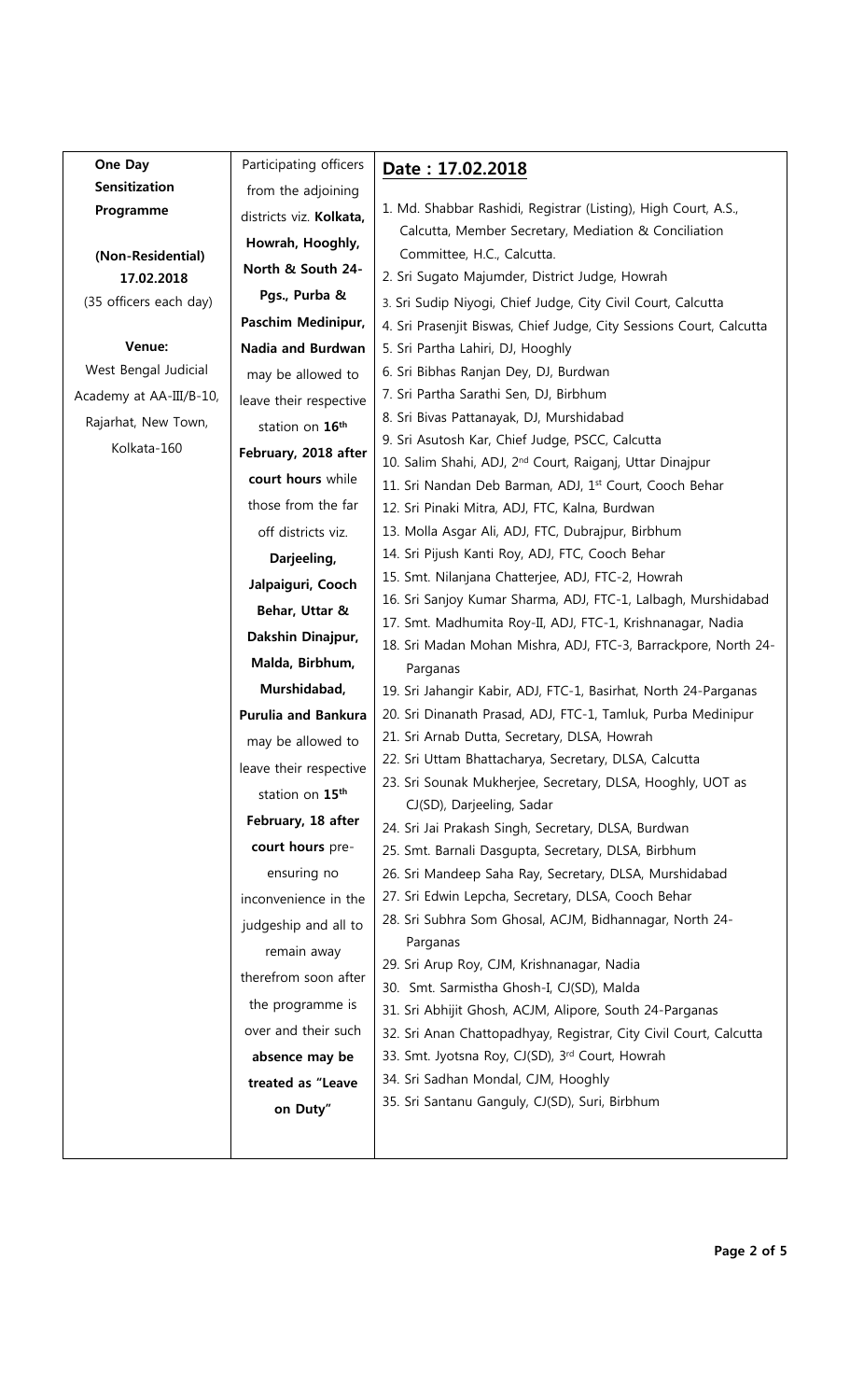| One Day                 | Participating officers      | Date: 18.02.2018                                                                                                                           |
|-------------------------|-----------------------------|--------------------------------------------------------------------------------------------------------------------------------------------|
| <b>Sensitization</b>    | from the adjoining          | 1. Sri Ananda Kumar Mukherjee, Registrar, O.S., High Court,                                                                                |
| Programme               | districts viz. Kolkata,     | Calcutta.                                                                                                                                  |
|                         | Howrah, Hooghly,            | 2. Sri Ajoy Kumar Gupta, Member Secretary, SLSA, Calcutta                                                                                  |
| (Non-Residential)       | North & South 24-           | 3. Smt. Suvra Ghosh, DJ, North 24-Parganas                                                                                                 |
| 18.02.2018              | Pgs., Purba &               | 4. Smt. Ananya Bandyopadhyay, DJ, Paschim Medinipur                                                                                        |
| (35 officers each day)  | Paschim Medinipur,          | 5. Smt. Kesang Doma Bhutia, DJ, Bankura                                                                                                    |
| Venue:                  | Nadia and Burdwan           | 6. Sri Sudeb Mitra, DJ, Dakshin Dinajpur                                                                                                   |
| West Bengal Judicial    | may be allowed to           | 7. Sri Somnath Bandyopadhyay, DJ, Jalpaiguri                                                                                               |
| Academy at AA-III/B-10, |                             | 8. Sri Lakhmi Kanta Das, DJ, Purba Medinipur                                                                                               |
| Rajarhat, New Town,     | leave their respective      | 9. Sri Uday Kumar, DJ, Malda                                                                                                               |
| Kolkata-160             | station on 17 <sup>th</sup> | 10. Sri Subal Kumar Khamari, DJ, Purulia                                                                                                   |
|                         | February, 2018 after        | 11. Sri Manas Basu, ADJ, 2 <sup>nd</sup> Court, Krishnagar, Nadia<br>12. Sri Ratan Kumar Das, ADJ, 2 <sup>nd</sup> Court, Uluberia, Howrah |
|                         | court hours while           | 13. Sri Mahitosh Dutta, ADJ, 4 <sup>th</sup> Court, Barasat, 24 Pgs (N)                                                                    |
|                         | those from the far          | 14. Sri Anjan Kumar Sengupta, ADJ, FTC-2, Burdwan                                                                                          |
|                         | off districts viz.          | 15. Sri Rajesh Tamang, ADJ, FTC-1, Malda                                                                                                   |
|                         | Darjeeling,                 | 16. Sri Anjan Kumar Sarkar, ADJ, FTC-1, Berhampore,                                                                                        |
|                         | Jalpaiguri, Cooch           | Murshidabad                                                                                                                                |
|                         | Behar, Uttar &              | 17. Sri Nilanjan Dey, ADJ, FTC-2, Lalbagh, Murshidabad                                                                                     |
|                         | Dakshin Dinajpur,           | 18. Sri Debabrata Kundu, ADJ, FTC, Ranaghat, Nadia                                                                                         |
|                         | Malda, Birbhum,             | 19. Smt. Srimoyi Kundu, ADJ, FTC-1, Barasat, North 24-Parganas                                                                             |
|                         | Murshidabad,                | 20. Sri Apurba Kumar Ghosh, ADJ, FTC-2, Tamluk, Purba                                                                                      |
|                         | <b>Purulia and Bankura</b>  | Medinipur                                                                                                                                  |
|                         | may be allowed to           | 21. Sri Arindam Datta, Registrar-cum-Deputy Secretary, State<br>Legal Services Authority, Calcutta                                         |
|                         | leave their respective      | 22. Sri Durga Sankar Rana, Secretary, DLSA, Bankura                                                                                        |
|                         | station on 16th             | 23. Sri Soumendra Nath Roy, Secretary, DLSA, Dakshin Dinajpur                                                                              |
|                         | February, 18 after          | 24. Smt. Nilanjana De, Secretary, DLSA, Jalpaiguri                                                                                         |
|                         | court hours pre-            | 25. Smt. Suparna Bandyopadhyay (Ghosh), Secretary, DLSA, Purba                                                                             |
|                         |                             | Medinipur                                                                                                                                  |
|                         | ensuring no                 | 26. Sri Anil Kumar Kushwaha, CJ(SD), Addl. Court, Purulia, UOT as                                                                          |
|                         | inconvenience in the        | Secretary, DLSA, Malda<br>27. Sri Asish Gupta, Secretary, DLSA, Uttar Dinajpur                                                             |
|                         | judgeship and all to        | 28. Sri Arijit Mukhopadhyay, Secretary, DLSA, South 24-Parganas                                                                            |
|                         | remain away                 | 29. Smt. Sanjukta Sengupta, CJ(SD), Lalbagh, Murshidabad                                                                                   |
|                         | therefrom till joining      | 30. Sri Manoj Kumar Prasad, CJM, Malda                                                                                                     |
|                         | back soon after the         | 31. Sri Debajyoti Mukherjee, CJ(SD), Kalyani, Nadia                                                                                        |
|                         | programme is over           | 32. Sri Mayukh Mukherjee, ACJM, Barrackpore, North 24-                                                                                     |
|                         | and their such              | Parganas                                                                                                                                   |
|                         | absence may be              | 33. Sri Dipanjan Sen, CMM, Calcutta                                                                                                        |
|                         | treated as "Leave           | 34. Sri Annada Sankar Mukhopadhyay, CJM, Murshidabad                                                                                       |
|                         | on Duty"                    | 35. Sri Ayan Kumar Banerjee, ACJM, Baruipur, South 24-Parganas                                                                             |
|                         |                             |                                                                                                                                            |
|                         |                             |                                                                                                                                            |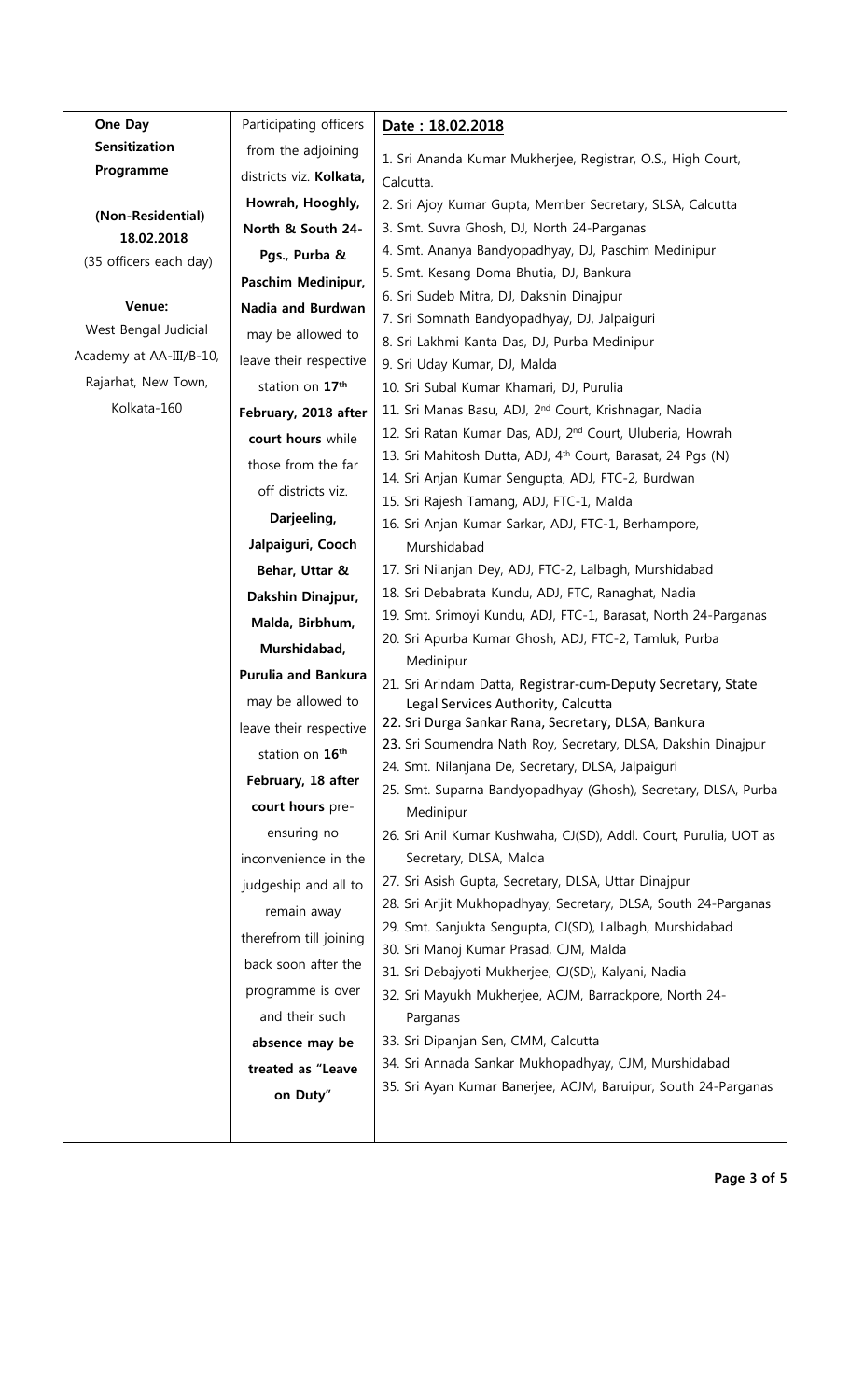| One Day                 | Participating officers             | Date: 19.02.2018                                                               |
|-------------------------|------------------------------------|--------------------------------------------------------------------------------|
| Sensitization           | from the adjoining                 |                                                                                |
| Programme               | districts viz. Kolkata,            | 1. Sri Diptendra Nath Mitra, ADJ, 2 <sup>nd</sup> Court, Suri, Birbhum         |
|                         | Howrah, Hooghly,                   | 2. Sri Debabrata Mukherjee, ADJ, Bolpur, Birbhum                               |
| (Non-Residential)       | North & South 24-                  | 3. Yasmin Fatma, ADJ, 3rd Court, Paschim Medinipur                             |
| 19.02.2018              | Pgs., Purba &                      | 4. Sri Debaprasad Nath, ADJ, 1 <sup>st</sup> Court, Siliguri, Darjeeling       |
| (35 officers each day)  | Paschim Medinipur,                 | 5. Masuk Hossain Khan, Judge, Spl. Court (E.C. Act)-cum-                       |
|                         | <b>Nadia and Burdwan</b>           | ADJ, Burdwan.                                                                  |
| Venue:                  | may be allowed to                  | 6. Sri Bimal Kanti Bera, ADJ, Chandernagore, Hooghly                           |
| West Bengal Judicial    | leave their respective             | 7. Sri Subhayu Banerjee, ADJ, 7 <sup>th</sup> Court, Barasat, 24 Pgs(N) 8. Sk. |
| Academy at AA-III/B-10, | station in the                     | Md. Reza, ADJ, 1st Court, Burdwan                                              |
| Rajarhat, New Town,     | afternoon on 18th                  | 9. Sri Abhijit Som, ADJ, Rampurhat, Birbhum                                    |
| Kolkata-160             | February, 2018                     |                                                                                |
|                         | while those from the               | 10. Salim Sahi, ADJ, 2 <sup>nd</sup> Court, Raiganj, Uttar Dinajpur            |
|                         | far off districts viz.             | 11. Sri Viswaroop Sett, ADJ, FTC-1, Asansol, Burdwan                           |
|                         | Darjeeling,                        | 12. Sri Umesh Singh, ADJ, FTC, Suri, Birbhum                                   |
|                         | Jalpaiguri, Cooch                  | 13. Smt. Moumita Bhattacharya, ADJ, FTC-2, Bichar Bhavan,                      |
|                         | Behar, Uttar &                     | Calcutta                                                                       |
|                         | Dakshin Dinajpur,                  | 14. Smt. Melissa Gurung, ADJ, FTC-4, Alipore, South 24-Parganas                |
|                         | Malda, Birbhum,                    | 15. Sri Pradip Barman, ADJ, FTC-3, Malda                                       |
|                         | Murshidabad,                       | 16. Sri Somnath Bhattacharya, ADJ, FTC, Kalyani, Nadia                         |
|                         | Purulia and                        | 17. Sri Tapas Kumar Mitra, ADJ, FTC-4, Barrackpore, North                      |
|                         | Bankura may be<br>allowed to leave | 24-Parganas                                                                    |
|                         | their respective                   | 18. Sri Asim Kumar Debnath, ADJ, FTC-2, Bongaon, North 24-                     |
|                         | station on 17th                    | Parganas                                                                       |
|                         | February, 18 after                 | 19. Sri Rana Dam, ADJ, FTC-3, Alipore, South 24-Parganas                       |
|                         | court hours pre-                   | 20. Sri Sanjay Ranjan Pal, ADJ, FTC-2, Diamond Harbour, South                  |
|                         | ensuring no                        | 24-Parganas                                                                    |
|                         | inconvenience in the               | 21. Sri Debarghya Biswas, ACJM, Raghunathpur, Purulia                          |
|                         | judgeship and all to               | 22. Sri Ajay Raj Syangden, CJ(SD), 3rd Court, Alipore, South 24-               |
|                         | remain away                        | Parganas                                                                       |
|                         | therefrom till joining             | 23. Sri Surajit Mondal, Secretary, DLSA, Purulia, UOT as CJ(SD),               |
|                         | back soon after the                | Katwa, Burdwan                                                                 |
|                         | programme is over                  | 24. Nuruzzaman Ali, ACJM, 2 <sup>nd</sup> Court, Dinhata, Cooch Behar          |
|                         | and their such                     | 25. Smt. Tanima Das, CJ(SD), 2 <sup>nd</sup> Court, Sadar, Burdwan             |
|                         | absence may be                     |                                                                                |
|                         | treated as "Leave                  | 26. Smt. Dipa Shyam Ray, CJ(SD), Asansol, Burdwan                              |
|                         | on Duty"                           | 27. Smt. Rina Talukder, ACJM, Suri, Birbhum                                    |
|                         |                                    | 28. Smt. Aparna Chaudhuri, CJ(SD), Balurghat, Dakshin Dinajpur                 |
|                         |                                    | 29. Smt. Krishnanjana Ray, CJ(SD), Chandannagar, Hooghly                       |
|                         |                                    | 30. Smt. Sushmita Gayen Mukherjee, CJ(SD), 1st Court, Howrah                   |
|                         |                                    | 31. Sri Indranil Chatterjee, CJ(SD), Alipurduar, Jalpaiguri                    |
|                         |                                    | 32. Sri Megh Dorji Moktan, ACJM, Krishnanagar, Nadia                           |
|                         |                                    | 33. Sri Soumen Gupta, CJ(SD), 3rd Court, Paschim Medinipur                     |
|                         |                                    | 34. Sri Sukumar Mondal, CJ(SD), Addl. Court, Purulia                           |
|                         |                                    | 35. Sri Tarun Kumar Mondal, CJ(SD), 2 <sup>nd</sup> Court, Baruipur, South     |
|                         |                                    | 24-Parganas                                                                    |
|                         |                                    |                                                                                |